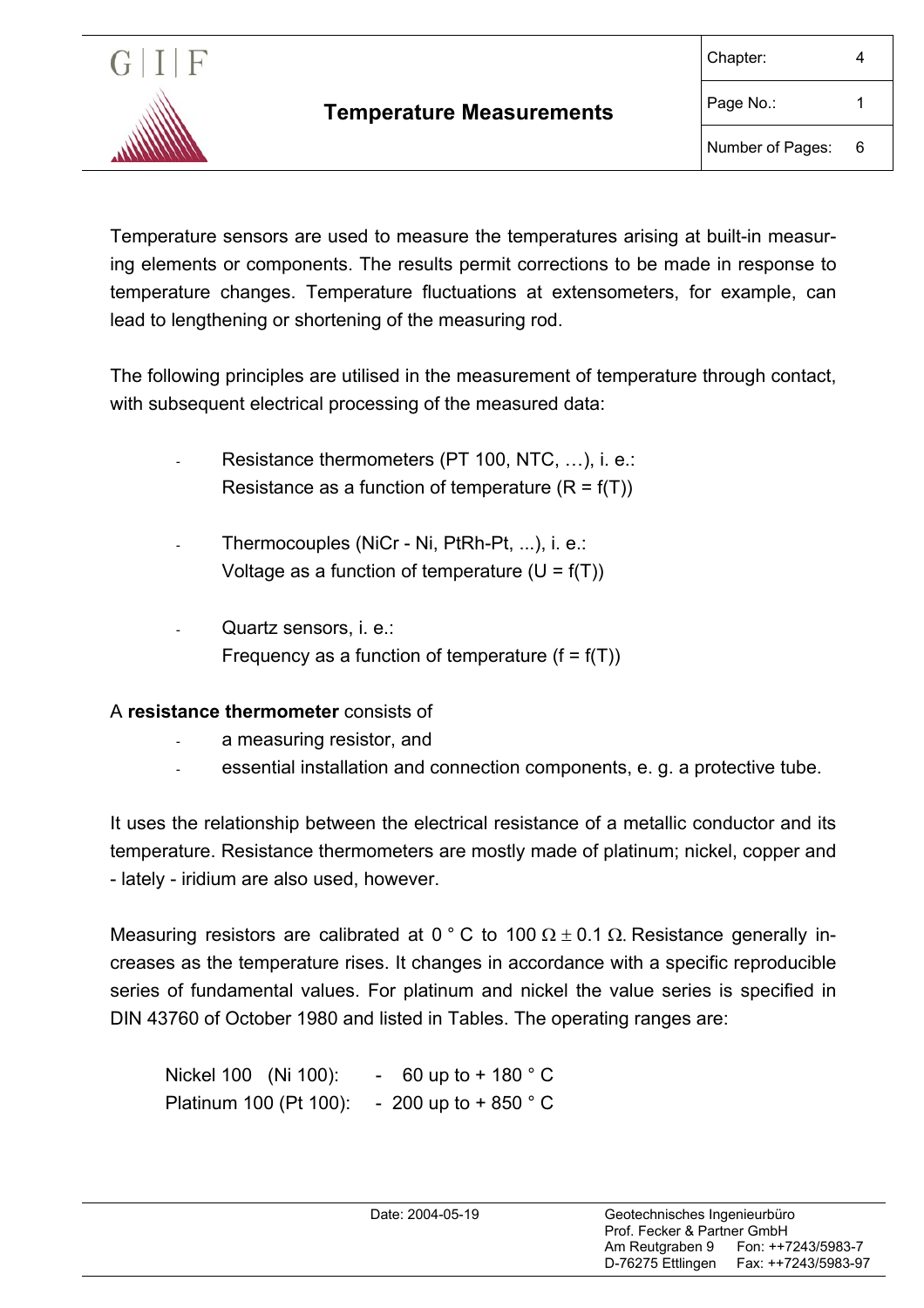

Changes of resistance are transmitted as changes of voltage by copper cables, either directly or via transducers. A certain error results from the line resistance. According to the requirements imposed on accuracy, a distinction is drawn between two, three and four conductor circuits in the type of connection used in the transducer's input circuit (Fig. 1).

With the two-conductor circuit, the connection to the measuring transducer consists of just two cores. Their resistance is in series with the measuring resistor and must be calibrated (as a general rule to 10  $\Omega$ ). Changes of resistance in the supply conductors reoccur in the measurement as an error.



- Fig. 1 Temperature measurements with the resistance thermometer
	-
	- 3 Measuring element 4 Internal conductors
	- 5 Supply conductors 6 Output unit
	- 1 Measuring resistor 2 Connection terminals
		-
		-
-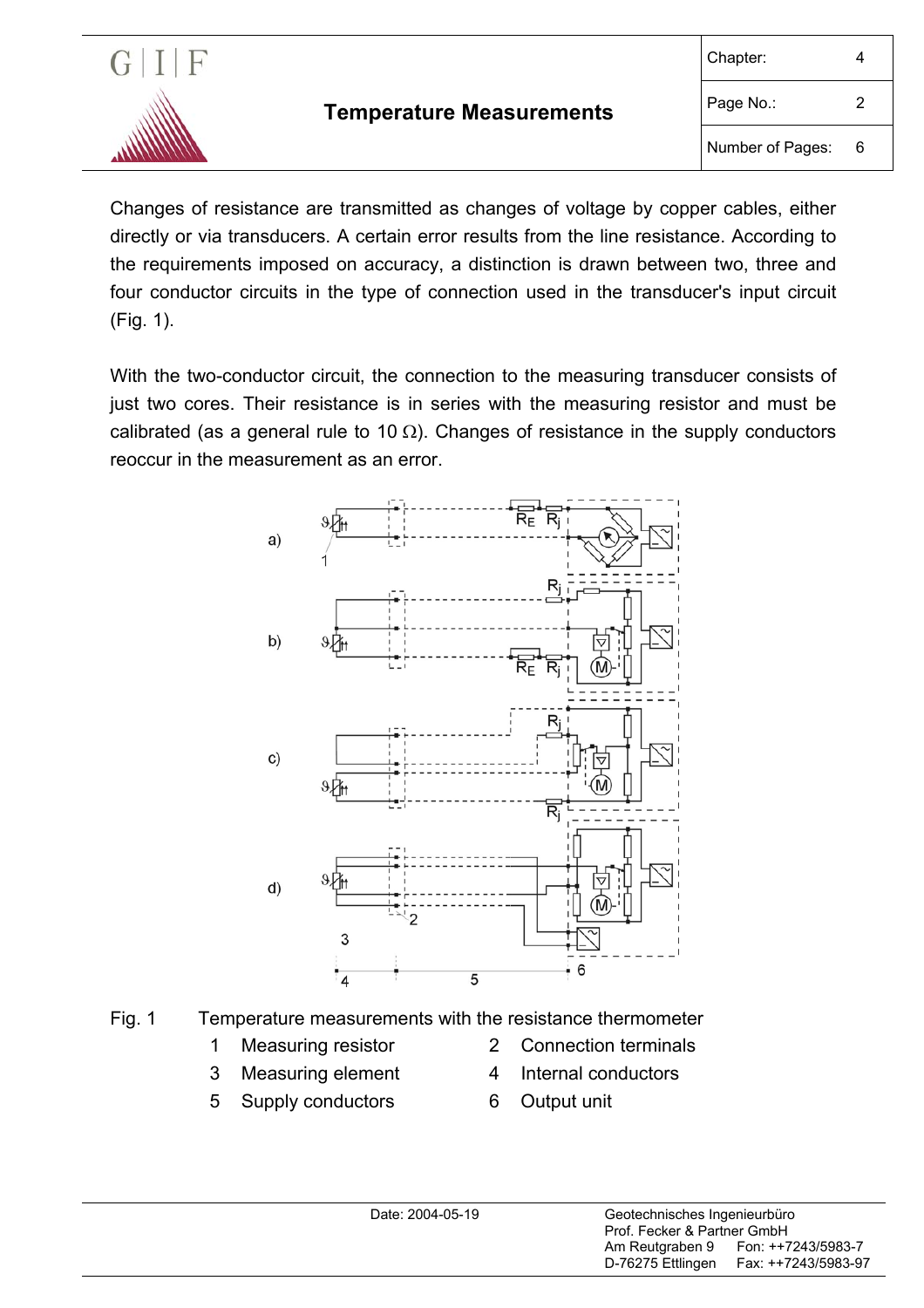

Fig. 1 a) shows a schematic diagram of a two-conductor circuit with a WHEATSTONE bridge and moving coil element (deflection method), b) a three-conductor circuit with a self-calibrating bridge circuit based on the bridge-zero method, c) a self-calibrating bridge circuit based on the bridge-zero method with a two-conductor circuit and an additional conductor loop, and d) the voltage compensation method with automatic calibration and a four-conductor circuit.

With the three-conductor circuit, the errors caused by changes in temperature of the supply conductor are just about 1/10th of those with a two-conductor circuit.

With the four-conductor circuit, measurements are independent of the conductor resistance over a wide range, and there is no need for the circuit to be calibrated.

A **thermocouple** consists of:

- a pair of sensors, and
- essential installation and connection components (e. g. a protective tube).

A sensor pair consists of two wires of different metals or metal alloys, which are soldered or welded together at one end (the measuring point).

Certain material pairs have proven particularly successful in industrial applications: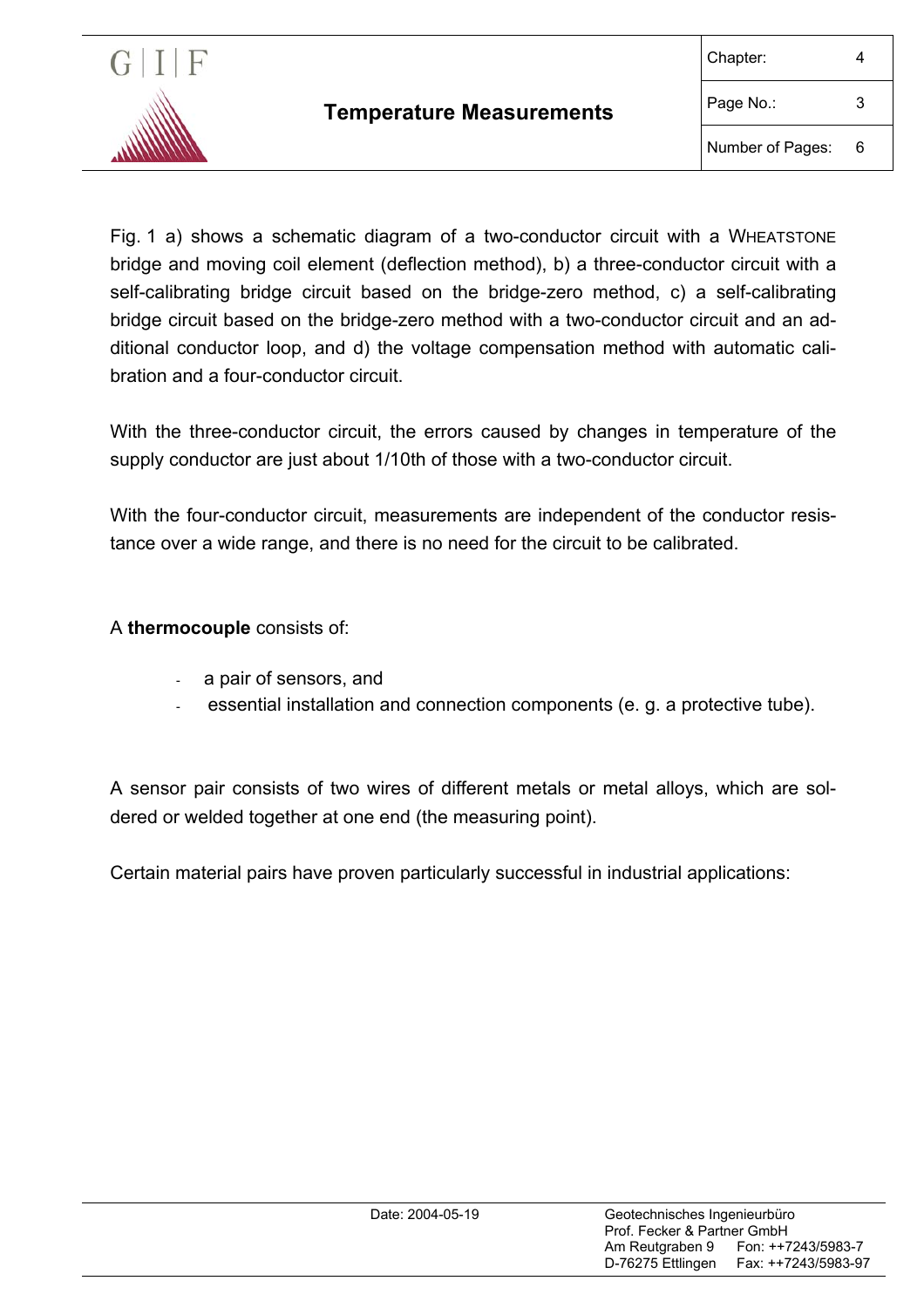

| <b>Type</b>      |                 |        |              | <b>Application</b><br><b>Temperature Range</b><br>$\degree$ C |
|------------------|-----------------|--------|--------------|---------------------------------------------------------------|
| Sign             |                 | Code   |              |                                                               |
| <b>DIN 43710</b> | <b>IEC584-1</b> | Letter | Colour anode |                                                               |
| Cu-CuNi          |                 | U      | red          | $-200$ up to $+900$                                           |
|                  | Cu-CuNi         |        | brown        | $-200$ up to $+350$                                           |
| Fe-CuNi          |                 |        | red          | $-200$ up to $+600$                                           |
|                  | Fe-CuNi         | J      | black        | $-240$ up to $+750$                                           |
|                  | NiCr-Ni         | K      | green        | $-200$ up to $+1200$                                          |
|                  | Pt13Rh-Pt       | R      | orange       | 0 up to $+$ 1600                                              |
|                  | Pt10Rh-Pt       | S      | orange       | 0 up to $+$ 1600                                              |
|                  | Pt30Rh-Pt6Rh    | B      | white        | $+600$ up to $+1700$                                          |

Thermocouples generally display greater mechanical stability than resistance thermometers and have shorter response times.

Any difference in temperature between the free ends of a thermocouple and the measuring point will generate a thermo-electromotive force (SEEBECK effect). A temperature differential is always detected, so a reference point with a known temperature needs to be defined. The free ends of the thermocouple (positive and negative legs) are joined in a bipolar connection to a terminal (e. g. a socket in the terminal housing). Equalising conductors are used to extend the sensors from their terminal to a point with as constant a temperature as possible, i. e. the reference point. Up to 200 ° C, equalising conductors are governed by the same fundamental values and tolerances as for the corresponding thermocouples.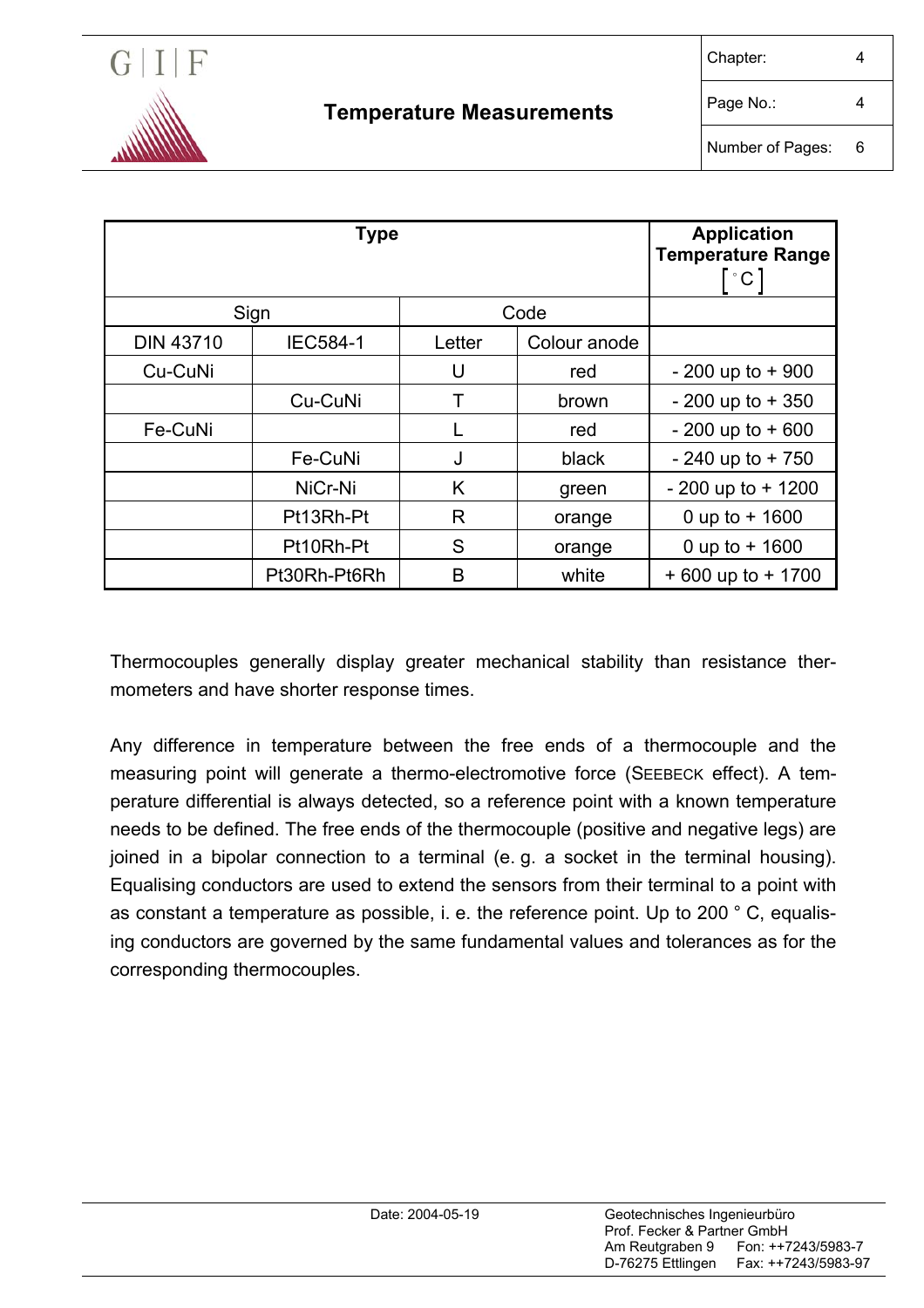

The effect of temperature fluctuations at the reference point can be compensated by an equalising circuit, e. g. a compensating box (Fig. 2).





- Fig. 2 Connection of a compensating box with a thermocouple and a power pack 1 Equalizing conductor, 2 Thermocouple,
	- 3 Cu conductors, 4 Compensating box

The compensating box is supplied with auxiliary energy from a separate current stabiliser. It contains a WHEATSTONE bridge circuit that has to be calibrated for a temperature of 20 or 0 ° C. If the reference point temperature deviates from the reference value, the bridge's temperature-related resistor  $R_3$  will change. A positive or negative voltage develops in the bridge diagonal and is added to the thermo-electromotive force. A different bridge current is required for each type of thermocouple.